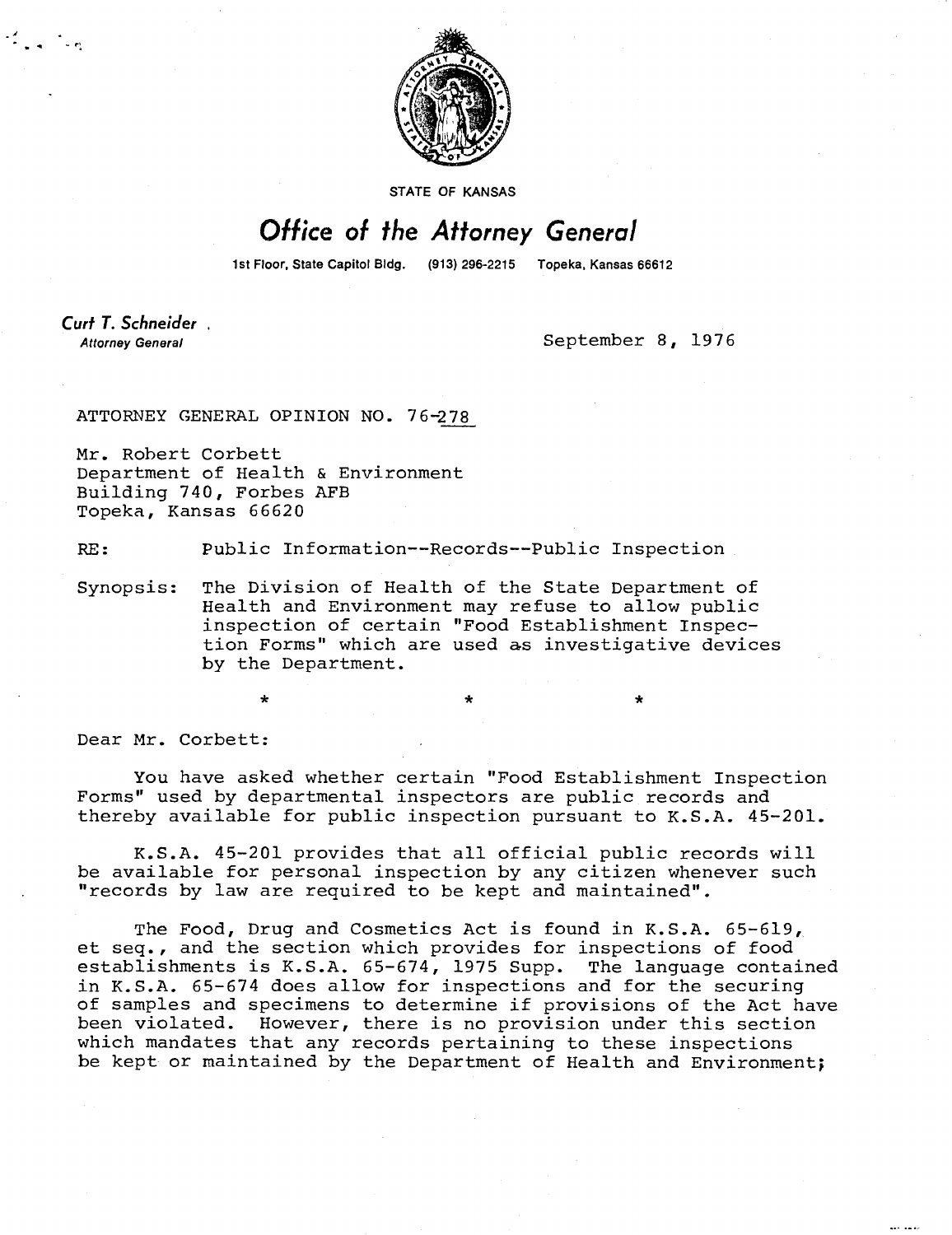Mr. Robert Corbett September 8, 1976 Page 2

nor is there any provision which requires that the results of said inspections be disseminated to the general public. In view of the fact that the legislature clearly omitted any reference to the maintenance of such records and/or the need to have such information available for public inspection, it is clear that the inspection forms do not fall within the scope of K.S.A. 45-201.

There is a second rationale for denying public access to these departmental firms. In essence, these inspection forms are an In essence, these inspection forms are an investigative tool which is used by Health and Environment. The Kansas Supreme Court held in Atchison, T. & S.F. Rly. Co. v. Commission on Civil Rights, 215 Kan. 911, 529 P.2d 666 (1974) that K.S.A. 45-201 did not apply to the investigative files of the Kansas Commission on Civil Rights. The Court based its decision on the fact that there was no legislative intent "to require the Commission to open its files to public scrutiny at the investigation or conciliation stage". Ibid. at 919. It may, therefore, be argued that this precedent should be extended to investigative activities of the Department of Health and Environment.

It is argued by some that K.S.A. 65-102a, 1975 Supp. would allow public inspection of these forms. That statute provides in pertinent part:

> "All correspondence, written materials or other documents relating to environmental concerns, for which public release of such information is not prohibited, shall be available for public inspection in the offices of the secretary of health and environment during regular office hours."

Those who promote this statute as allowing inspection of the Food Establishment Inspection Forms argue that food and drug establishments are part of the "environment", and therefore, the inspection of same is an "environmental concern".

Such is not the case, for that theory is based upon a misreading of K.S.A. 65-102a and Executive Reorganization Order No. 3 (1974 Session Laws) which authorized the formation of the Department of Health and Environment. That reorganization act mandated the That reorganization act mandated the creation of several divisions within Health and Environment. For example, Section 3 created the Division of Health which was vested with all powers, duties and functions of the existing division of food and drug, and numerous other functions set forth in Sec. 4(a). A separate and distinct Division of Environment was created in Sec. 5, and that division was vested with certain powers and duties in Sec. 6.